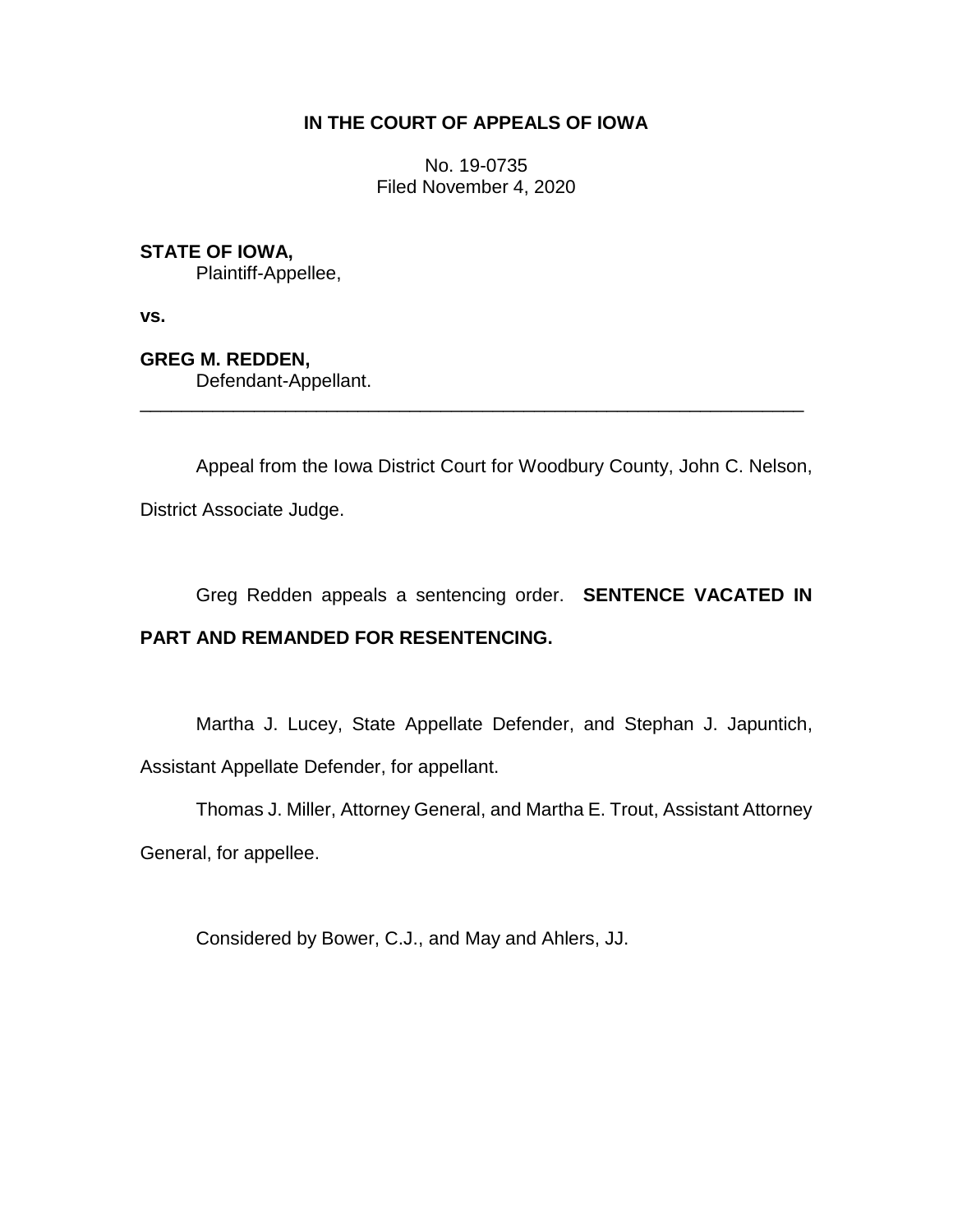## **MAY, Judge.**

 $\overline{a}$ 

Greg Redden stole merchandise from Fleet Farm. He pled guilty to theft in the third degree. *See* Iowa Code §§ 714.1(1), 714.2(3) (2018). The district court sentenced Redden to prison. The sentencing order suspended a fine but imposed court costs. The order also provided that Redden "shall pay not less than \$50 monthly and the first payment shall be due within 30 days from the date of this order, until the fine, surcharges, restitution (if ordered) and court costs are paid in full."

On appeal, Redden raises a single issue: Did the district court err by requiring Redden to pay court costs before determining Redden's reasonable ability to pay court costs? We answer that question in the affirmative. Iowa Code section 910.2(1)(a)(3) provides that the district court may only order restitution for costs after finding the defendant has a reasonable ability to pay.<sup>1</sup> State v. Hellman, No. 18-1179, 2020 WL 110283, at \*3 (Iowa Ct. App. Jan. 9, 2020) (citing *State v. Albright*, 925 N.W.2d 144, 159 (Iowa 2019)). We vacate the restitution provisions

<sup>&</sup>lt;sup>1</sup> Iowa Code chapter 910 was recently amended to presume a defendant has the ability to pay and shift the burden to the defendant to request an ability-to-pay determination. *See* 2020 Iowa Acts ch. 1074, § 72 (codified at § 910.2A (Supp. 2020)) (enacting portions of Senate File 457 and providing "[a]n offender is presumed to have the reasonable ability to make restitution payments for the full amount of category 'B' restitution"). However, our supreme court issued an order clarifying the recent amendments apply to defendants sentenced on or after June 25, 2020. *See* Iowa Supreme Ct. Supervisory Order, *In the matter of Interim Procedures Governing Ability to Pay Determinations and Conversion of Restitution Orders* ¶ (C) (July 7, 2020) ("A defendant sentenced on or after June 25, 2020, shall be subject to the requirements of S.F. 457.").